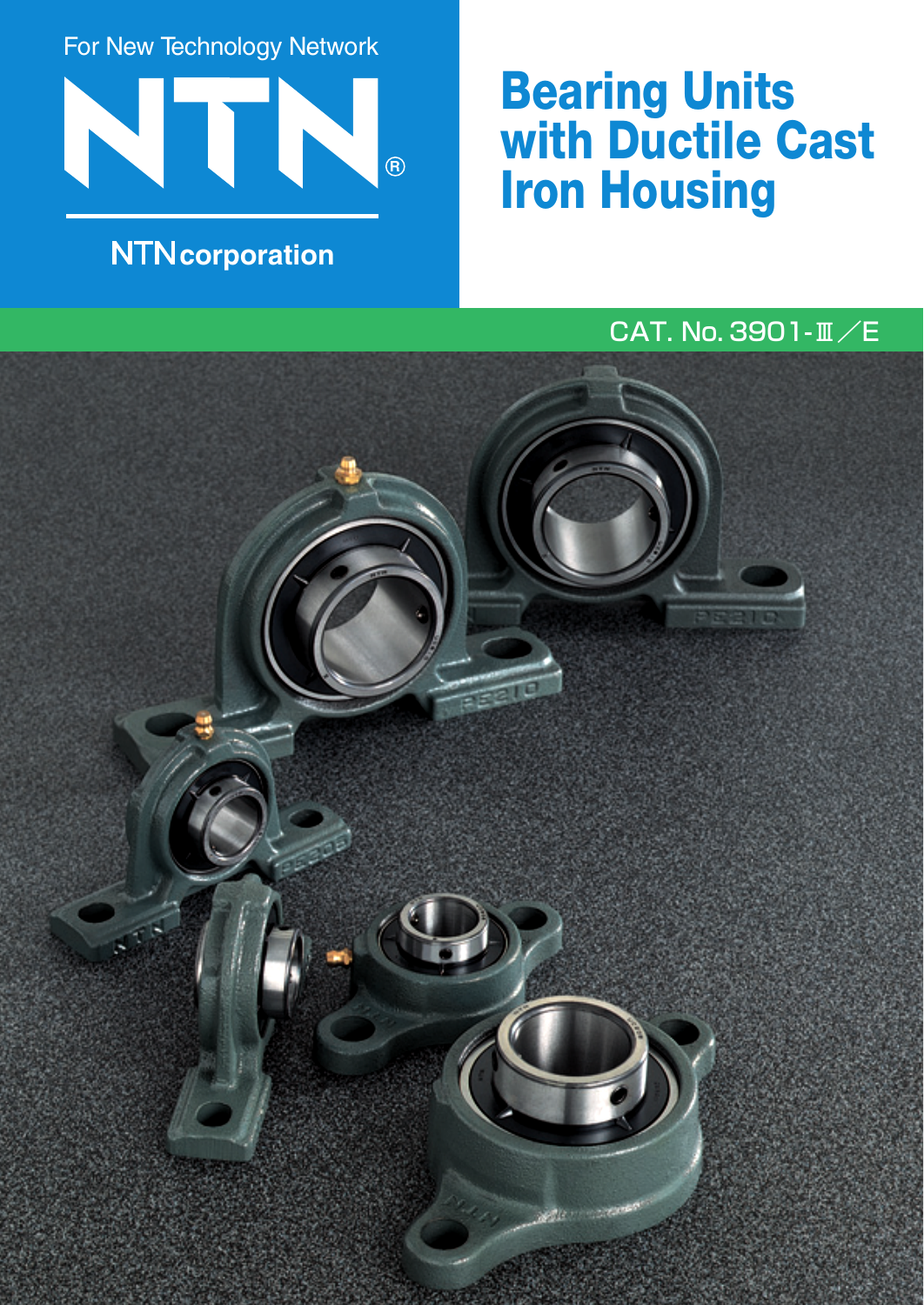## **NTN Ductile Cast Iron Housing Series: Improved materials for design solutions**



**NTN** maintains the highest quality control by manufacturing all processes in house.

#### **1. Characteristics**

**NTN** ductile iron series housings *weight 40 % less* in comparison with standard **NTN** housings made with gray cast iron.

**NTN** ductile cast iron series housings are *approximately 30% stronger* than standard **NTN** housings made with gray cast iron.

**NTN** ductile cast iron series housings are *interchangeable* with standard **NTN** bearing units.

**NTN** supplies both relubricatable and non-lubricatable bearing units.

| <b>INDEX</b> | Page                                                                                                                                                                                                                                                                                                                                | Page                                                                                                                                                                                                                                                                                                                                                                                     |
|--------------|-------------------------------------------------------------------------------------------------------------------------------------------------------------------------------------------------------------------------------------------------------------------------------------------------------------------------------------|------------------------------------------------------------------------------------------------------------------------------------------------------------------------------------------------------------------------------------------------------------------------------------------------------------------------------------------------------------------------------------------|
|              | 5. Technical data $\cdots$ $\cdots$ $\cdots$ $\cdots$ $\cdots$ $\cdots$ $\cdots$ $\cdots$ $\cdots$ $\cdots$ $\cdots$ $\cdots$ $\cdots$ $\cdots$ $\cdots$ $\cdots$ $\cdots$ $\cdots$ $\cdots$ $\cdots$ $\cdots$ $\cdots$ $\cdots$ $\cdots$ $\cdots$ $\cdots$ $\cdots$ $\cdots$ $\cdots$ $\cdots$ $\cdots$ $\cdots$ $\cdots$ $\cdots$ | 6. Dimension Tables $\cdots$ $\cdots$ $\cdots$ $\cdots$ $\cdots$ $\cdots$ $\cdots$ $\cdots$ $\cdots$ $\cdots$ $\cdots$ $\cdots$ $\cdots$ $\cdots$ $\cdots$ $\cdots$ $\cdots$ $\cdots$ $\cdots$ $\cdots$ $\cdots$ $\cdots$ $\cdots$ $\cdots$ $\cdots$ $\cdots$ $\cdots$ $\cdots$ $\cdots$ $\cdots$ $\cdots$ $\cdots$ $\cdots$ $\cd$<br>UKPE type, UKFE type  6<br>CSPE type, CSFE type 10 |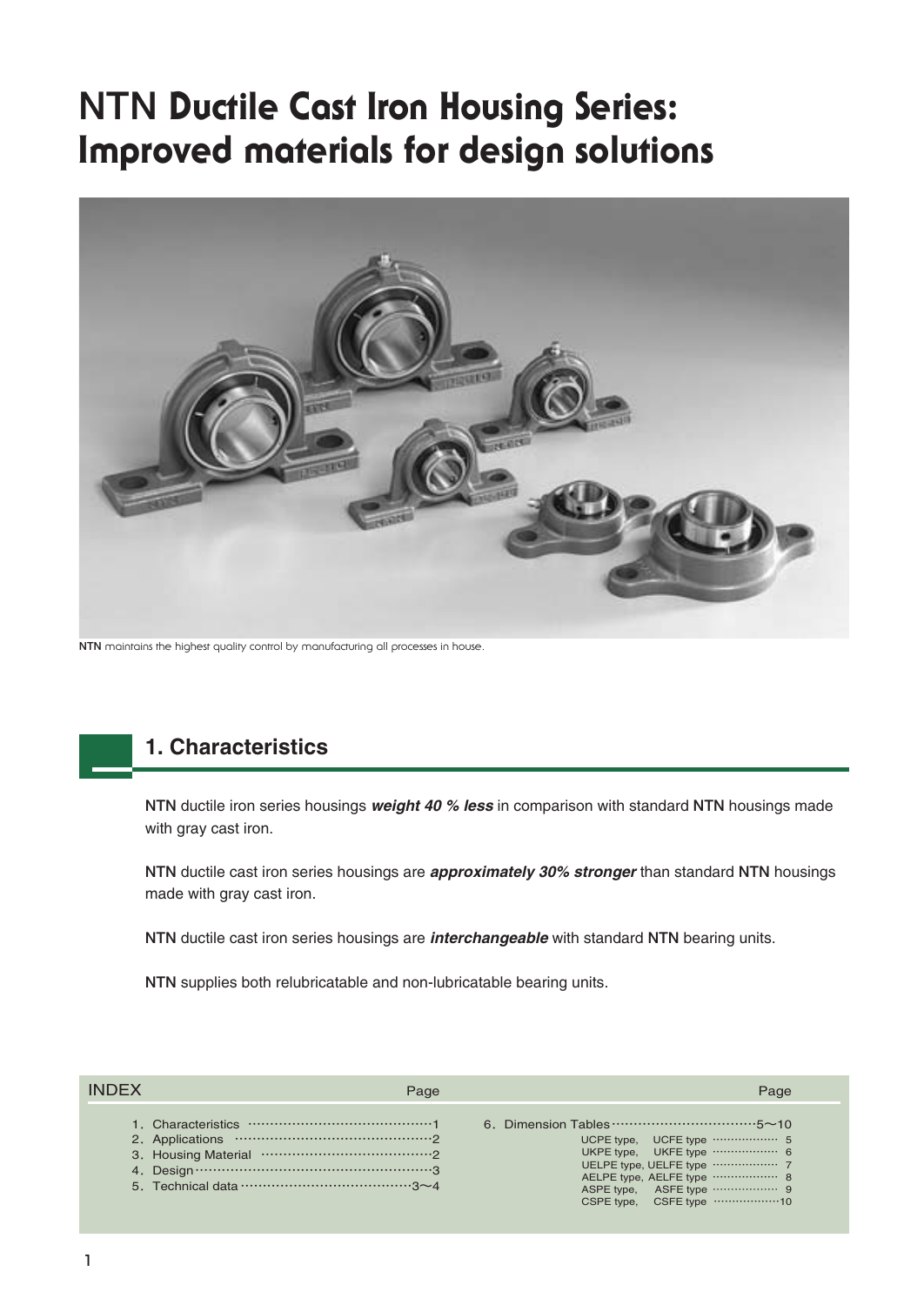#### **2. Applications**

Ductile cast iron housings are designed to be lighter and more compact than gray cast iron units. Since ductile cast iron is stronger, these compact units can commonly replace standard units. Like standard units, ductile cast iron units will perform well in harsh environments. As with all housed units, before applying, please check the allowable load limit, insert bearing life, and safety factors.

#### **3. Housing Material**

The housing material for the current standard bearing units is gray cast iron ( FC200 ). The FC200 material contains black lead and graphite distributed as shown in **photo 1**. When heavy shock loads are applied to the housing, cracks spread along the black lead/graphite strands and the housing may fracture. In FCD450 material, the black lead and graphite nodules are distributed as shown **photo 2**. This black lead/graphite distribution can prevent the spreading of cracks. Also the shock resistance at low temperature, of FCD450 is superior to that of FC200.



#### **Table 1 Comparison of characteristics of ductile cast iron and gray cast iron**

| <b>Material</b>          | <b>Symbol</b> | Tensile strength N/mm <sup>2</sup> | <b>Elongation</b> % | <b>Hardness HB</b> |
|--------------------------|---------------|------------------------------------|---------------------|--------------------|
| <b>Ductile cast iron</b> | FCD450        | Minimum 450                        | Minimum 10          | $143 - 217$        |
| <b>Gray cast iron</b>    | FC200         | Minimum 200                        | Not specified       | Maximum 223        |

30 mm non-machined test piece.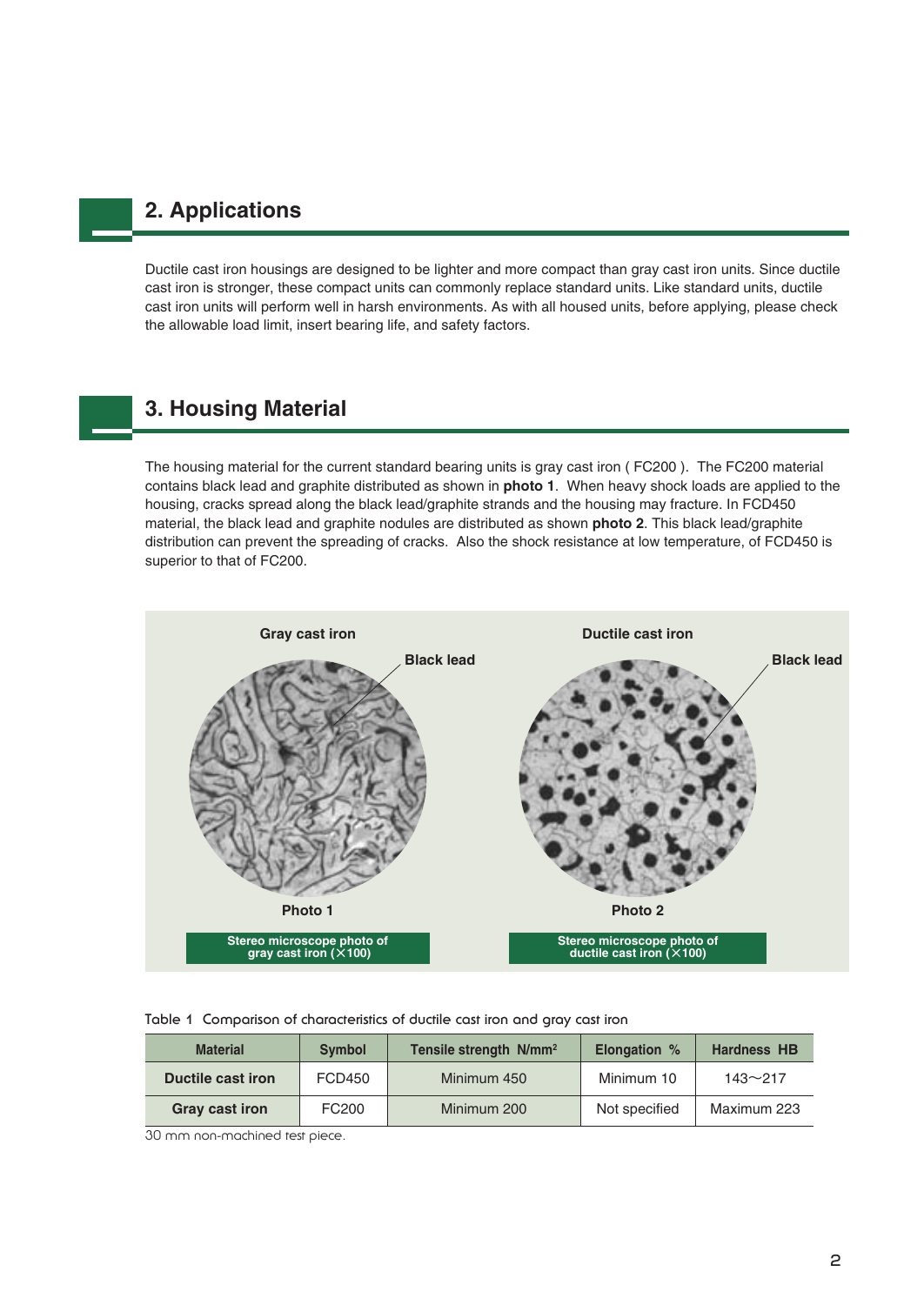#### **4. Design**



#### **5. Technical data**

The strength of the housings are affected by unit type, direction of load, flatness, and strength of the frame on which the housings are mounted. For example, pillow block units are best suited to accept loads that are directed into the the base of the unit. Pillow blocks are also designed to accept loads acting in other directions. When this occurs, a bearing unit with a safety factor (*S*0) suitable for the application should be selected. The allowable housing load can be calculated with equation (1). A guide for suitable safety factors is shown in **Table 2**.



- *P*<sup>0</sup> : allowable housing load ( N )
- *Pst* : static strength of housing (N)
- *S*<sup>0</sup> : safety factor ( **Table 2** )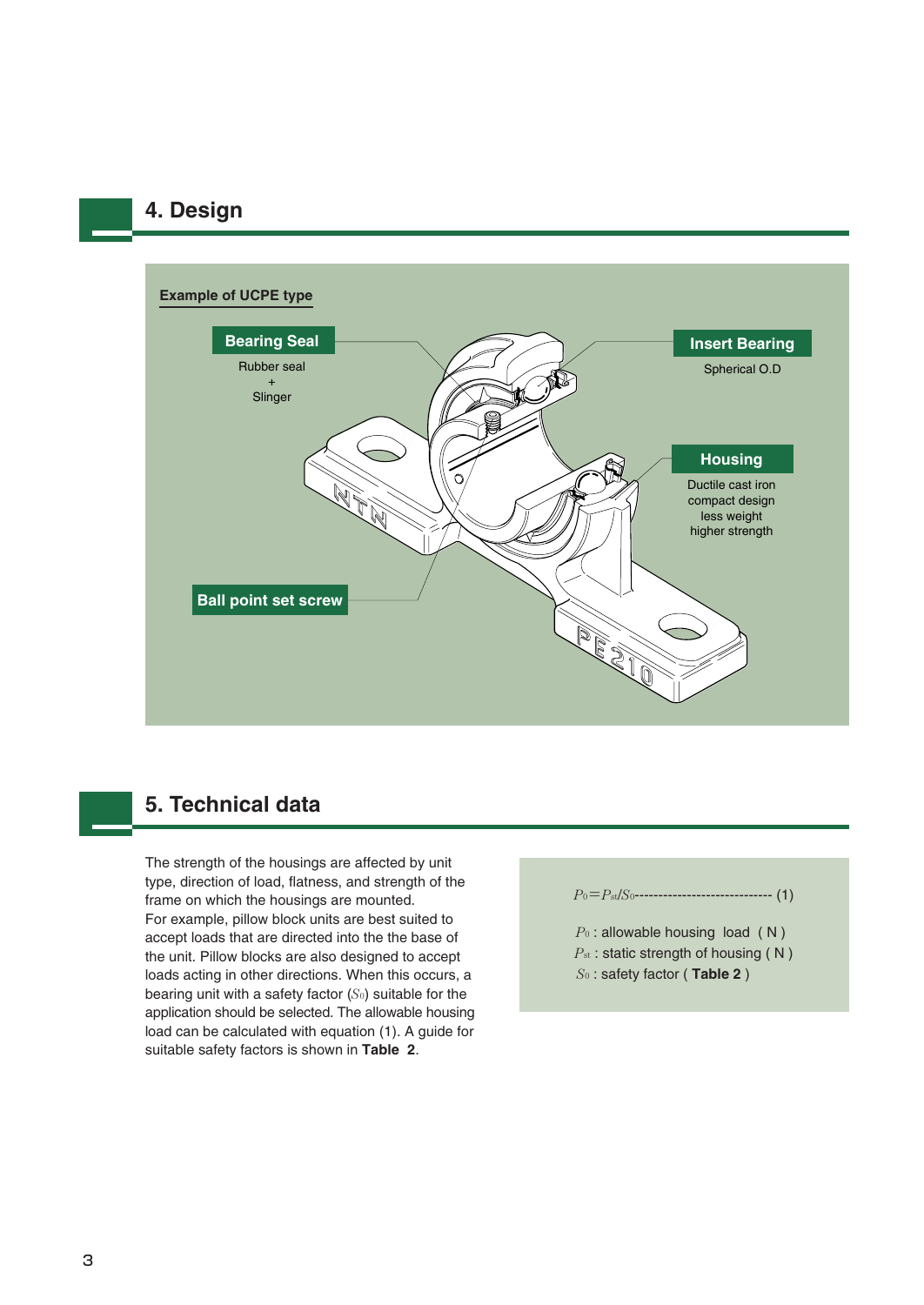

**Table 2 Safety factor of housing.**

| Load               |                      | Safety factor So |
|--------------------|----------------------|------------------|
| <b>Static Load</b> |                      |                  |
| Alternative        | One direction        |                  |
| Load               | <b>Bidirectional</b> | 10               |
| Shock Load         |                      | 15               |

¡**When pillow block type units are under large horizontal loads or large loads angled upwards at 45°, the housing may slip at the base. An axial stopper should be designed to prevent this.**

¡**A safety cover should be designed to protect the operator.**

Table 3 Static strength of housing for pillow block type unit.

| Table 3 Static strength of housing for pillow block type unit. |           |    |           |    |            |     |           |          |           | Unit: $10^3$ N |
|----------------------------------------------------------------|-----------|----|-----------|----|------------|-----|-----------|----------|-----------|----------------|
| Load direction                                                 | Upward    |    | 45°Upward |    | Horizontal |     |           | Downward |           | Axial          |
| Basic size                                                     | <b>PE</b> | P  | <b>PE</b> | P  | <b>PE</b>  | P   | <b>PE</b> | P        | <b>PE</b> | P              |
| 203                                                            | 30        | 25 | 25        | 21 | 45         | 36  | 90        | 75       | 11        | 10             |
| 204                                                            | 33        | 27 | 30        | 23 | 47         | 36  | 100       | 80       | 17        | 16             |
| 205                                                            | 40        | 29 | 37        | 25 | 57         | 50  | 118       | 95       | 20        | 17             |
| 206                                                            | 50        | 37 | 43        | 32 | 67         | 53  | 137       | 130      | 26        | 22             |
| 207                                                            | 59        | 41 | 50        | 34 | 78         | 57  | 160       | 160      | 31        | 23             |
| 208                                                            | 71        | 43 | 54        | 35 | 90         | 62  | 186       | 170      | 34        | 24             |
| 209                                                            | 79        | 44 | 65        | 36 | 100        | 66  | 215       | 180      | 41        | 25             |
| 210                                                            | 88        | 48 | 75        | 38 | 110        | 74  | 255       | 200      | 46        | 27             |
| 211                                                            | 105       | 56 | 81        | 44 | 140        | 100 | 350       | 210      | 55        | 34             |
| 212                                                            | 123       | 72 | 95        | 55 | 172        | 118 | 400       | 280      | 70        | 40             |
|                                                                |           |    |           |    |            |     |           |          |           |                |

PE : Ductile housing P : **NTN** standard



**Table 4 Static strength of housing for flange type unit.**

|                   |            |           |           |           |              | Unit: 10 <sup>3</sup> N |
|-------------------|------------|-----------|-----------|-----------|--------------|-------------------------|
| Load<br>direction | Horizontal |           | Downward  |           | <b>Axial</b> |                         |
| <b>Basic size</b> | <b>FE</b>  | <b>FL</b> | <b>FE</b> | <b>FL</b> | <b>FE</b>    | <b>FL</b>               |
| 204               | 30<br>16   |           | 45        | 28        | 41           | 20                      |
| 205               | 37<br>20   |           | 54        | 48        | 42           | 28                      |
| 206               | 53<br>25   |           | 62        | 49        | 43           | 29                      |
| 207               | 68         | 40        | 70        | 50        | 44           | 29                      |
| 208               | 81         | 68        | 79        | 52        | 46           | 30                      |
| 209               | 106        | 70        | 87        | 65        | 48           | 33                      |
| 210               | 113        | 72        | 96        | 85        | 51           | 40                      |
| 211               | 165<br>101 |           | 147       | 107       | 77           | 74                      |
| 212               | 203        | 150       | 151       | 152       | 84           | 77                      |

FE : Ductile housing FL : **NTN** standard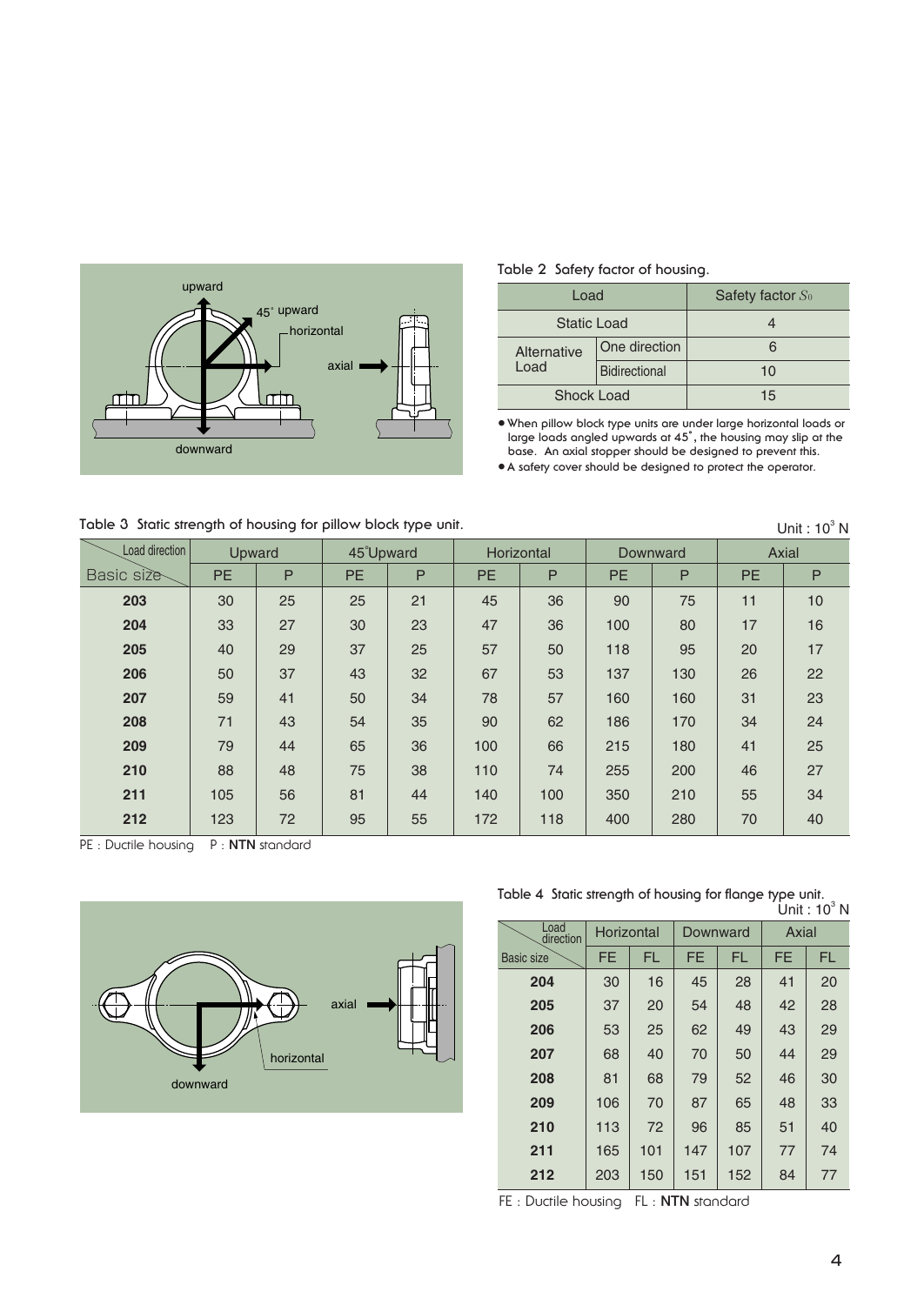







| <b>Shaft</b><br>dia. | Unit <sup>o</sup><br>number | <b>Bearing</b><br>number | Housing <sup>®</sup><br>number |      |     |     | Nominal dimensions |                |       |                | mm             |       |                  |      | <b>Bolt</b><br>size | Basic load ratings<br>dynamic<br>kN | static<br>kN    | <b>Mass</b><br>of unit |
|----------------------|-----------------------------|--------------------------|--------------------------------|------|-----|-----|--------------------|----------------|-------|----------------|----------------|-------|------------------|------|---------------------|-------------------------------------|-----------------|------------------------|
| mm                   |                             |                          |                                | Н    | L   | J   | А                  | $\overline{N}$ | $N_1$ | H <sub>1</sub> | H <sub>2</sub> | $L_1$ | $\boldsymbol{B}$ | S    | М                   | $C_{r}$                             | $C_{\text{or}}$ | kg                     |
| 12                   | <b>UCPE201</b>              | <b>UC201D1</b>           | PE203                          | 30.2 | 120 | 95  | 30                 | 12             | 14    | 9              | 61             | 42    | 31               | 12.7 | M <sub>10</sub>     | 12.8                                | 6.65            | 0.5                    |
| 15                   | <b>UCPE202</b>              | <b>UC202D1</b>           | PE203                          | 30.2 | 120 | 95  | 30                 | 12             | 14    | 9              | 61             | 42    | 31               | 12.7 | M <sub>10</sub>     | 12.8                                | 6.65            | 0.5                    |
| 17                   | <b>UCPE203</b>              | <b>UC203D1</b>           | PE203                          | 30.2 | 120 | 95  | 30                 | 12             | 14    | 9              | 61             | 42    | 31               | 12.7 | M <sub>10</sub>     | 12.8                                | 6.65            | 0.5                    |
| 20                   | <b>UCPE204</b>              | <b>UC204D1</b>           | PE204                          | 33.3 | 120 | 95  | 30                 | 12             | 14    | 9              | 64             | 42    | 31               | 12.7 | M <sub>10</sub>     | 12.8                                | 6.65            | 0.5                    |
| 25                   | <b>UCPE205</b>              | <b>UC205D1</b>           | <b>PE205</b>                   | 36.5 | 130 | 105 | 30                 | 12             | 14    | 10             | 70             | 42    | 34.1             | 14.3 | M <sub>10</sub>     | 14.0                                | 7.85            | 0.5                    |
| 30                   | <b>UCPE206</b>              | <b>UC206D1</b>           | PE206                          | 42.9 | 155 | 121 | 36                 | 17             | 20    | 11             | 82             | 54    | 38.1             | 15.9 | M14                 | 19.5                                | 11.3            | 0.9                    |
| 35                   | <b>UCPE207</b>              | <b>UC207D1</b>           | <b>PE207</b>                   | 47.6 | 161 | 127 | 38                 | 17             | 20    | 12             | 92             | 54    | 42.9             | 17.5 | M <sub>14</sub>     | 25.7                                | 15.3            | 1.1                    |
| 40                   | <b>UCPE208</b>              | <b>UC208D1</b>           | PE208                          | 49.2 | 171 | 137 | 40                 | 17             | 20    | 12             | 98             | 52    | 49.2             | 19   | M14                 | 29.1                                | 17.8            | 1.4                    |
| 45                   | <b>UCPE209</b>              | <b>UC209D1</b>           | PE209                          | 54   | 180 | 146 | 40                 | 17             | 20    | 13             | 105            | 60    | 49.2             | 19   | M14                 | 32.5                                | 20.4            | 1.5                    |
| 50                   | <b>UCPE210</b>              | <b>UC210D1</b>           | PE210                          | 57.2 | 195 | 159 | 45                 | 19             | 22    | 14             | 114            | 65    | 51.6             | 19   | M16                 | 35.0                                | 23.2            | 1.8                    |
| 55                   | <b>UCPE211</b>              | <b>UC211D1</b>           | PE211                          | 63.5 | 207 | 171 | 45                 | 19             | 22    | 15             | 125            | 65    | 55.6             | 22.2 | M <sub>16</sub>     | 43.5                                | 29.2            | 2.7                    |
| 60                   | <b>UCPE212</b>              | <b>UC212D1</b>           | PE212                          | 69.8 | 220 | 184 | 55                 | 19             | 22    | 17             | 137            | 70    | 65.1             | 25.4 | M16                 | 52.5                                | 36.0            | 3.7                    |

1 If relubricatable type is needed, please order with suffix "**D1**". (Ex:**UCPE201D1**)

*M*



#### **Flange unit**

**UCFE type**

Cylindrical bore with set screw





| <b>Shaft</b><br>dia.<br>mm | Unit <sup>o</sup><br>number | <b>Bearing</b><br>number | Housing <sup>®</sup><br>number |     |                |                |                | Nominal dimensions |                |     | mm             |                  |      | <b>Bolt</b><br>size | <b>Basic load ratings</b><br>dynamic<br>kN | static<br>kN    | <b>Mass</b><br>of unit<br>kg |
|----------------------------|-----------------------------|--------------------------|--------------------------------|-----|----------------|----------------|----------------|--------------------|----------------|-----|----------------|------------------|------|---------------------|--------------------------------------------|-----------------|------------------------------|
|                            |                             |                          |                                | Н   | $\overline{J}$ | A <sub>2</sub> | A <sub>1</sub> | A                  | $\overline{N}$ | L   | A <sub>0</sub> | $\boldsymbol{B}$ | S    | M                   | $C_{r}$                                    | $C_{\text{or}}$ |                              |
| 12                         | <b>UCFE201</b>              | <b>UC201D1</b>           | <b>FE204</b>                   | 112 | 90             | 15             | 10             | 25                 | 12             | 57  | 33.3           | 31               | 12.7 | M <sub>10</sub>     | 12.8                                       | 6.65            | 0.4                          |
| 15                         | <b>UCFE202</b>              | <b>UC202D1</b>           | FE204                          | 112 | 90             | 15             | 10             | 25                 | 12             | 57  | 33.3           | 31               | 12.7 | M <sub>10</sub>     | 12.8                                       | 6.65            | 0.4                          |
| 17                         | <b>UCFE203</b>              | <b>UC203D1</b>           | <b>FE204</b>                   | 112 | 90             | 15             | 10             | 25                 | 12             | 57  | 33.3           | 31               | 12.7 | M <sub>10</sub>     | 12.8                                       | 6.65            | 0.4                          |
| 20                         | <b>UCFE204</b>              | <b>UC204D1</b>           | FE204                          | 112 | 90             | 15             | 10             | 25                 | 12             | 57  | 33.3           | 31               | 12.7 | M <sub>10</sub>     | 12.8                                       | 6.65            | 0.4                          |
| 25                         | <b>UCFE205</b>              | <b>UC205D1</b>           | <b>FE205</b>                   | 127 | 99             | 16             | 10             | 26                 | 16             | 62  | 35.8           | 34.1             | 14.3 | M14                 | 14.0                                       | 7.85            | 0.4                          |
| 30                         | <b>UCFE206</b>              | <b>UC206D1</b>           | FE206                          | 145 | 117            | 18             | 10             | 30                 | 16             | 73  | 40.2           | 38.1             | 15.9 | M14                 | 19.5                                       | 11.3            | 0.7                          |
| 35                         | <b>UCFE207</b>              | <b>UC207D1</b>           | <b>FE207</b>                   | 158 | 130            | 19             | 12             | 32                 | 16             | 86  | 44.4           | 42.9             | 17.5 | M14                 | 25.7                                       | 15.3            | 1.0                          |
| 40                         | <b>UCFE208</b>              | <b>UC208D1</b>           | FE208                          | 172 | 144            | 21             | 12             | 35                 | 16             | 95  | 51.2           | 49.2             | 19   | M14                 | 29.1                                       | 17.8            | 1.2                          |
| 45                         | <b>UCFE209</b>              | <b>UC209D1</b>           | FE209                          | 180 | 148            | 22             | 13             | 36                 | 19             | 101 | 52.2           | 49.2             | 19   | M <sub>16</sub>     | 32.5                                       | 20.4            | 1.4                          |
| 50                         | <b>UCFE210</b>              | <b>UC210D1</b>           | FE210                          | 189 | 157            | 22             | 13             | 37                 | 19             | 106 | 54.6           | 51.6             | 19   | M16                 | 35.0                                       | 23.2            | 1.6                          |
| 55                         | <b>UCFE211</b>              | <b>UC211D1</b>           | FE211                          | 216 | 184            | 25             | 18             | 41                 | 19             | 118 | 58.4           | 55.6             | 22.2 | M <sub>16</sub>     | 43.5                                       | 29.2            | 2.5                          |
| 60                         | <b>UCFE212</b>              | <b>UC212D1</b>           | FE212                          | 241 | 202            | 29             | 18             | 46                 | 23             | 129 | 68.7           | 65.1             | 25.4 | M20                 | 52.5                                       | 36.0            | 3.4                          |

**1** If relubricatable type is needed, please order with suffix "D1". (Ex:UCFE201D1) Note: Please check **NTN** catalogue NO.2400/E.

for tolerances of insert and housings. Tolerance of insert bearings according to JIS B 1558. Tolerance of housing according to JIS B 1559. If inch size bore is needed, please contact **NTN**.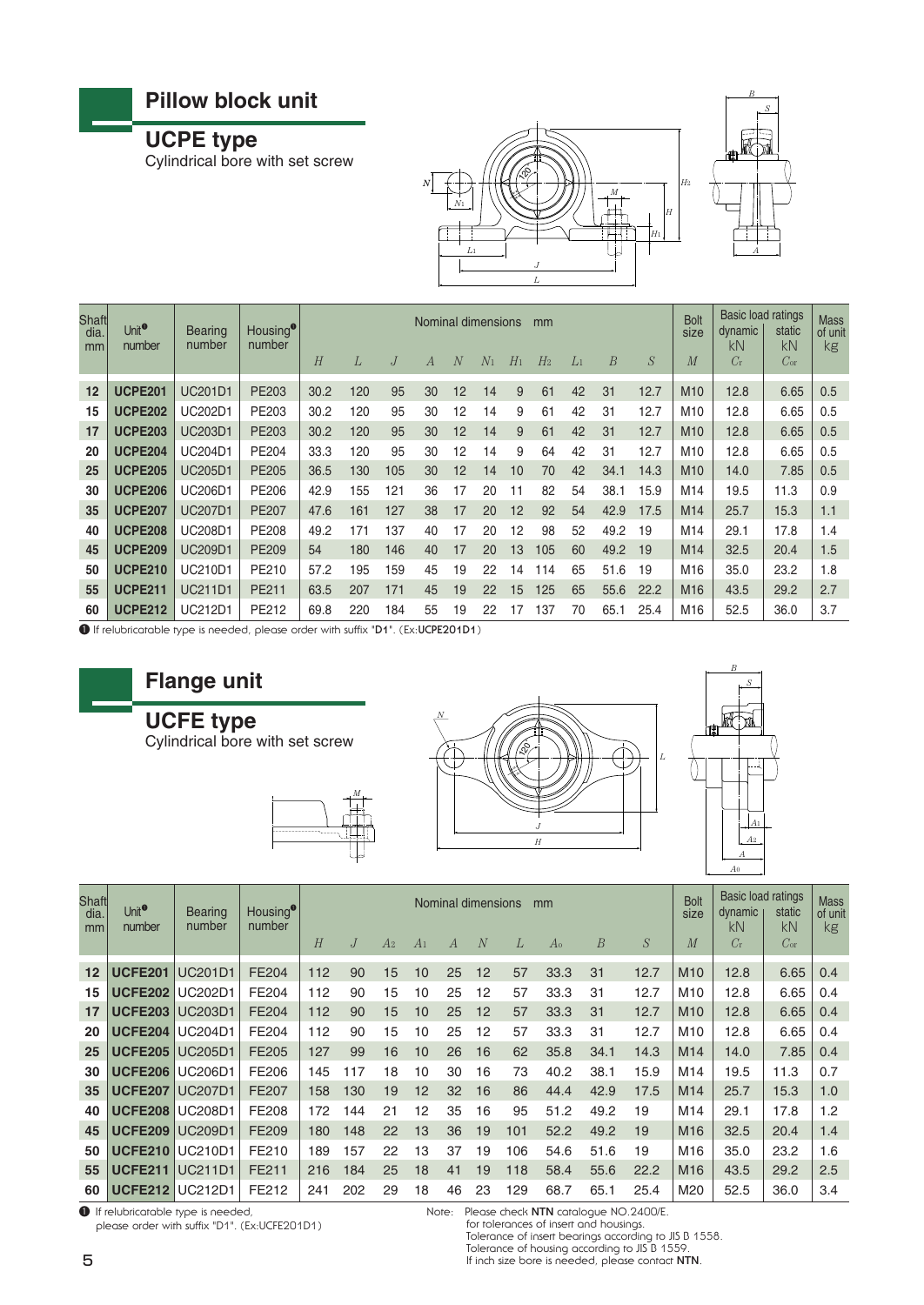#### **Pillow block unit**

#### **UKPE type**

Tapered bore with adapter



| Shaft<br>dia.<br>mm | Unit <sup>o</sup><br>number | <b>Bearing</b><br>number                   | Housing <sup>®</sup><br>number |      |     |     | Nominal dimensions |         |                | mm             |                |       |                | <b>Bolt</b><br>size | <b>Basic load ratings</b><br> dynamic <br>kN | static<br>kN | <b>Mass</b><br>of unit<br><b>kg</b> |
|---------------------|-----------------------------|--------------------------------------------|--------------------------------|------|-----|-----|--------------------|---------|----------------|----------------|----------------|-------|----------------|---------------------|----------------------------------------------|--------------|-------------------------------------|
|                     |                             |                                            |                                | H    |     |     | $\overline{A}$     | N       | N <sub>1</sub> | H <sub>1</sub> | H <sub>2</sub> | $L_1$ | B <sub>1</sub> |                     | $C_r$                                        | $C_{or}$     |                                     |
| <b>20</b>           |                             | <b>UKPE205:H2305X UK205D1:H2305X PE205</b> |                                | 36.5 | 130 | 105 | 30                 | $12 \,$ | 14             | 10             | 70             | 42    | 35             | M10                 | 14.0                                         | 7.85         | 0.6                                 |
| 25                  |                             | UKPE206: H2306X UK206D1: H2306X PE206      |                                | 42.9 | 155 | 121 | 36                 | 17      | 20             |                | 82             | 54    | 38             | M14                 | 19.5                                         | 11.3         | 0.9                                 |
| 30                  |                             | <b>UKPE207:H2307X UK207D1:H2307X PE207</b> |                                | 47.6 | 161 | 127 | 38                 | 17      | 20             | 12             | 92             | 54    | 43             | M <sub>14</sub>     | 25.7                                         | 15.3         | 1.2                                 |
| 35                  |                             | <b>UKPE208:H2308X UK208D1:H2308X PE208</b> |                                | 49.2 | 171 | 137 | 40                 | 17      | 20             | 12             | 98             | 52    | 46             | M <sub>14</sub>     | 29.1                                         | 17.8         | 1.5                                 |
| 40                  |                             | UKPE209:H2309X UK209D1:H2309X   PE209      |                                | 54   | 180 | 146 | 40                 | 17      | 20             | 13             | 105            | 60    | 50             | M14                 | 32.5                                         | 20.4         | 1.6                                 |
| 45                  |                             | UKPE210:H2310X UK210D1:H2310X   PE210      |                                | 57.2 | 195 | 159 | 45                 | 19      | 22             | 14             | 114            | 65    | 55             | M16                 | 35.0                                         | 23.2         | 2.0                                 |
| 50                  |                             | <b>UKPE211:H2311X UK211D1:H2311X PE211</b> |                                | 63.5 | 207 | 171 | 45                 | 19      | 22             | 15             | 125            | 65    | 59             | M <sub>16</sub>     | 43.5                                         | 29.2         | 2.9                                 |
| 55                  |                             | UKPE212:H2312X UK212D1:H2312X   PE212      |                                | 69.8 | 220 | 184 | 55                 | 19      | 22             | 17             | 137            | 70    | 62             | M16                 | 52.5                                         | 36.0         | 3.8                                 |

1 If relubricatable type is needed, please order with suffix "**D1**". (Ex:**UKPE205D1**;**H2305X**)



#### **Flange unit**

**UKFE type** Tapered bore with adapter







| Shaft<br>dia.<br>mm | Unit <sup>e</sup><br>number | <b>Bearing</b><br>number                   | Housing <sup><sup>o</sup></sup><br>number | H   |     | A <sub>2</sub> | A <sub>1</sub>  |    | Nominal dimensions<br>N |     | mm<br>$A_0$ | B <sub>1</sub> | min | <b>Bolt</b><br>size<br>M | dynamic<br>kN<br>$C_{r}$ | Basic load ratings<br>static<br>kN<br>$C_{or}$ | Mass<br>of unit<br>kg |
|---------------------|-----------------------------|--------------------------------------------|-------------------------------------------|-----|-----|----------------|-----------------|----|-------------------------|-----|-------------|----------------|-----|--------------------------|--------------------------|------------------------------------------------|-----------------------|
| 20                  |                             | UKFE205: H2305X UK205D1: H2305X   FE205    |                                           | 127 | 99  | 16             | 10              | 26 | 16                      | 62  | 35.5        | -35            | 30  | M <sub>14</sub>          | 14.0                     | 7.85                                           | $0.5^{\circ}$         |
| 25                  |                             | UKFE206: H2306X UK206D1: H2306X FE206      |                                           | 145 | 117 | 18             | 10              | 30 | 16                      | 73  | 39          | 38             | 36  | M14                      | 19.5                     | 11.3                                           | 0.7                   |
| 30                  |                             | UKFE207: H2307X UK207D1: H2307X   FE207    |                                           | 158 | 130 | 19             | 12 <sup>°</sup> | 32 | 16                      | 86  | 42.5        | 43             | 40  | M <sub>14</sub>          | 25.7                     | 15.3                                           | 1.0                   |
| 35                  |                             | UKFE208: H2308X UK208D1: H2308X FE208      |                                           | 172 | 144 | 21             | 12              | 35 | 16                      | 95  | 46.5        | 46             | 46  | M14                      | 29.1                     | 17.8                                           | 1.3                   |
| 40                  |                             | UKFE209:H2309X UK209D1:H2309X FE209        |                                           | 180 | 148 | <b>22</b>      | 13              | 36 | 19                      | 101 | 48.5        | $50^{\circ}$   | 52  | M16                      | 32.5                     | 20.4                                           | 1.5                   |
| 45                  |                             | UKFE210:H2310X UK210D1:H2310X FE210        |                                           | 189 | 157 | 22             | 13              | 37 | 19                      | 106 | 50          | 55             | 57  | M16                      | 35.0                     | 23.2                                           | 1.8                   |
| 50                  |                             | <b>UKFE211:H2311X UK211D1:H2311X FE211</b> |                                           | 216 | 184 | 25             | 18              | 41 | 19                      | 118 | 54.5        | 59             | 64  | M <sub>16</sub>          | 43.5                     | 29.2                                           | 2.7                   |
| 55                  |                             | UKFE212:H2312X UK212D1:H2312X   FE212      |                                           | 241 | 202 | 29             | 18              | 46 | 23                      | 129 | -61         | 62             | 69  | M16                      | 52.5                     | 36.0                                           | 3.5                   |

**1** If relubricatable type is needed,

please order with suffix "**D1**". (Ex:**UKFE205D1**;**H2305X**)

Note: Please check **NTN** catalogue NO.2400/E.<br>for tolerances of insert and housings.<br>Tolerance of insert bearings according to JIS B 1558.<br>Tolerance of housing according to JIS B 1559.<br>If inch size bore is needed, please c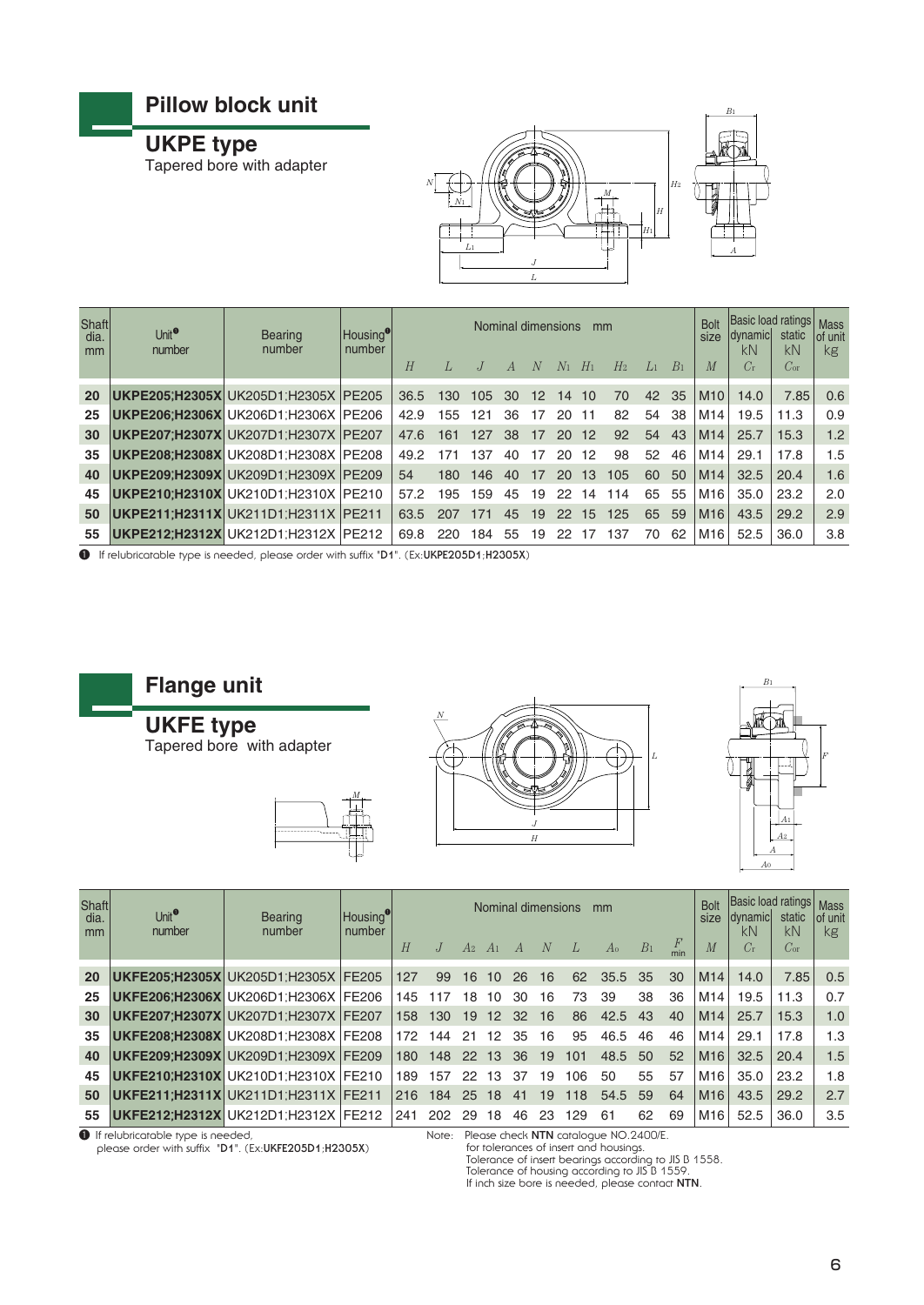

| Shaft<br>dia.<br>mm | Unit <sup>o</sup><br>number | <b>Bearing</b><br>number | Housing <sup>®</sup><br>number |      |     |     | Nominal dimensions |     |                |       | mm             |       |         |      | <b>Bolt</b><br>size | pasic idau ialihys<br>dynamic<br>kN | static<br>kN | <b>Mass</b><br>of unit<br>kg |
|---------------------|-----------------------------|--------------------------|--------------------------------|------|-----|-----|--------------------|-----|----------------|-------|----------------|-------|---------|------|---------------------|-------------------------------------|--------------|------------------------------|
|                     |                             |                          |                                | H    | L   |     | $\overline{A}$     | - N | N <sub>1</sub> | $H_1$ | H <sub>2</sub> | $L_1$ | $B_1$   |      | M                   | $C_r$                               | $C_{or}$     |                              |
| <b>20</b>           | UELPE204 UEL204D1           |                          | PE204                          | 33.3 | 120 | 95  | 30                 | 12  | 14             | 9     | 64             | 42    | 43.7    | 17.1 | M <sub>10</sub>     | 12.8                                | 6.65         | 0.5                          |
| 25                  | <b>UELPE205 UEL205D1</b>    |                          | PE205                          | 36.5 | 130 | 105 | 30                 | 12  | 14             | 10    | 70             | 42    | 44.4    | 17.5 | M10                 | 14.0                                | 7.85         | 0.6                          |
| 30                  | <b>UELPE206</b> UEL206D1    |                          | PE206                          | 42.9 | 155 | 121 | 36                 | 17  | 20             | 11    | 82             | 54    | 48.4    | 18.3 | M <sub>14</sub>     | 19.5                                | 11.3         | 1.0                          |
| 35                  | <b>UELPE207 UEL207D1</b>    |                          | PE207                          | 47.6 | 161 | 127 | 38                 | 17  | 20             | 12    | 92             | 54    | 51.1    | 18.8 | M14                 | 25.7                                | 15.3         | 1.2                          |
| 40                  | <b>UELPE208 UEL208D1</b>    |                          | <b>PE208</b>                   | 49.2 | 171 | 137 | 40                 | 17  | 20             | 12    | 98             | 52    | 56.3    | 21.4 | M14                 | 29.1                                | 17.8         | 1.5                          |
| 45                  | UELPE209 UEL209D1           |                          | PE209                          | 54   | 180 | 146 | 40                 | 17  | 20             | 13    | 105            | 60    | 56.3    | 21.4 | M14                 | 32.5                                | 20.4         | 1.7                          |
| 50                  | UELPE210 UEL210D1           |                          | PE210                          | 57.2 | 195 | 159 | 45                 | 19  | 22             | 14    | 114            | 65    | 62.7    | 24.6 | M16                 | 35.0                                | 23.2         | 2.0                          |
| 55                  | UELPE211                    | UEL211D1                 | PE211                          | 63.5 | 207 | 171 | 45                 | 19  | 22             | 15    | 125            | 65    | 71.4    | 27.8 | M16                 | 43.5                                | 29.2         | 3.0                          |
| 60                  | <b>UELPE212</b> UEL212D1    |                          | PE212                          | 69.8 | 220 | 184 | 55                 | 19  | 22             | 17    | 137            | 70    | 77.8 31 |      | M16                 | 52.5                                | 36.0         | 4.1                          |

1 If relubricatable type is needed, please order with suffix "**D1**". (Ex:**UELPE204D1**)



#### **Flange unit**

**UELFE type** cylindrical bore with eccentric locking collar







| Shaft<br>dia.<br>mm | Unit <sup>o</sup><br>number | <b>Bearing</b><br>number | Housing <sup>®</sup><br>number | H   | J   | A <sub>2</sub> | A <sub>1</sub> | Nominal dimensions<br>$\overline{A}$ | N  | L   | mm<br>A <sub>o</sub> | B <sub>1</sub> | S    | <b>Bolt</b><br>size<br>M | <b>Basic load ratings</b><br> dynamic <br>kN<br>$C_{r}$ | static<br>kN<br>$C_{\rm or}$ | <b>Mass</b><br>of unit<br>kg |
|---------------------|-----------------------------|--------------------------|--------------------------------|-----|-----|----------------|----------------|--------------------------------------|----|-----|----------------------|----------------|------|--------------------------|---------------------------------------------------------|------------------------------|------------------------------|
|                     |                             |                          |                                |     |     |                |                |                                      |    |     |                      |                |      |                          |                                                         |                              |                              |
| 20                  | UELFE204                    | <b>UEL204D1</b>          | <b>FE204</b>                   | 112 | 90  | 15             | 10             | 25                                   | 12 | 57  | 41.6                 | 43.7           | 17.1 | M <sub>10</sub>          | 12.8                                                    | 6.65                         | 0.4                          |
| 25                  | UELFE205                    | <b>UEL205D1</b>          | FE205                          | 127 | 99  | 16             | 10             | 26                                   | 16 | 62  | 42.9                 | 44.4           | 17.5 | M14                      | 14.0                                                    | 7.85                         | 0.5                          |
| 30                  | UELFE206                    | <b>UEL206D1</b>          | FE206                          | 145 | 117 | 18             | 10             | 30                                   | 16 | 73  | 48.1                 | 48.4           | 18.3 | M <sub>14</sub>          | 19.5                                                    | 11.3                         | 0.8                          |
| 35                  | <b>UELFE207</b>             | <b>UEL207D1</b>          | FE207                          | 158 | 130 | 19             | 12             | 32                                   | 16 | 86  | 51.3                 | 51.1           | 18.8 | M14                      | 25.7                                                    | 15.3                         | 1.1                          |
| 40                  | UELFE208                    | <b>UEL208D1</b>          | <b>FE208</b>                   | 172 | 144 | 21             | 12             | 35                                   | 16 | 95  | 55.9                 | 56.3           | 21.4 | M <sub>14</sub>          | 29.1                                                    | 17.8                         | 1.3                          |
| 45                  | <b>UELFE209</b>             | <b>UEL209D1</b>          | FE209                          | 180 | 148 | 22             | 13             | 36                                   | 19 | 101 | 56.9                 | 56.3           | 21.4 | M16                      | 32.5                                                    | 20.4                         | 1.6                          |
| 50                  | UELFE210                    | <b>UEL210D1</b>          | FE210                          | 189 | 157 | 22             | 13             | 37                                   | 19 | 106 | 60.1                 | 62.7           | 24.6 | M16                      | 35.0                                                    | 23.2                         | 1.8                          |
| 55                  | UELFE211                    | <b>UEL211D1</b>          | FE211                          | 216 | 184 | 25             | 18             | 41                                   | 19 | 118 | 68.6                 | 71.4           | 27.8 | M16                      | 43.5                                                    | 29.2                         | 2.7                          |
| 60                  | UELFE212                    | <b>UEL212D1</b>          | FE212                          | 241 | 202 | 29             | 18             | 46                                   | 23 | 129 | 74.8                 | 77.8           | 31   | M <sub>20</sub>          | 52.5                                                    | 36.0                         | 3.8                          |

**1** If relubricatable type is needed, please order with suffix "D1" (Ex:**UELFE204D1**) Note: Please check **NTN** catalogue NO.2400/E.

for tolerances of inserts and housings. Tolerance of insert bearings according to JIS B 1558. Tolerance of housing according to JIS B 1559. If inch size bore is needed, please contact **NTN**.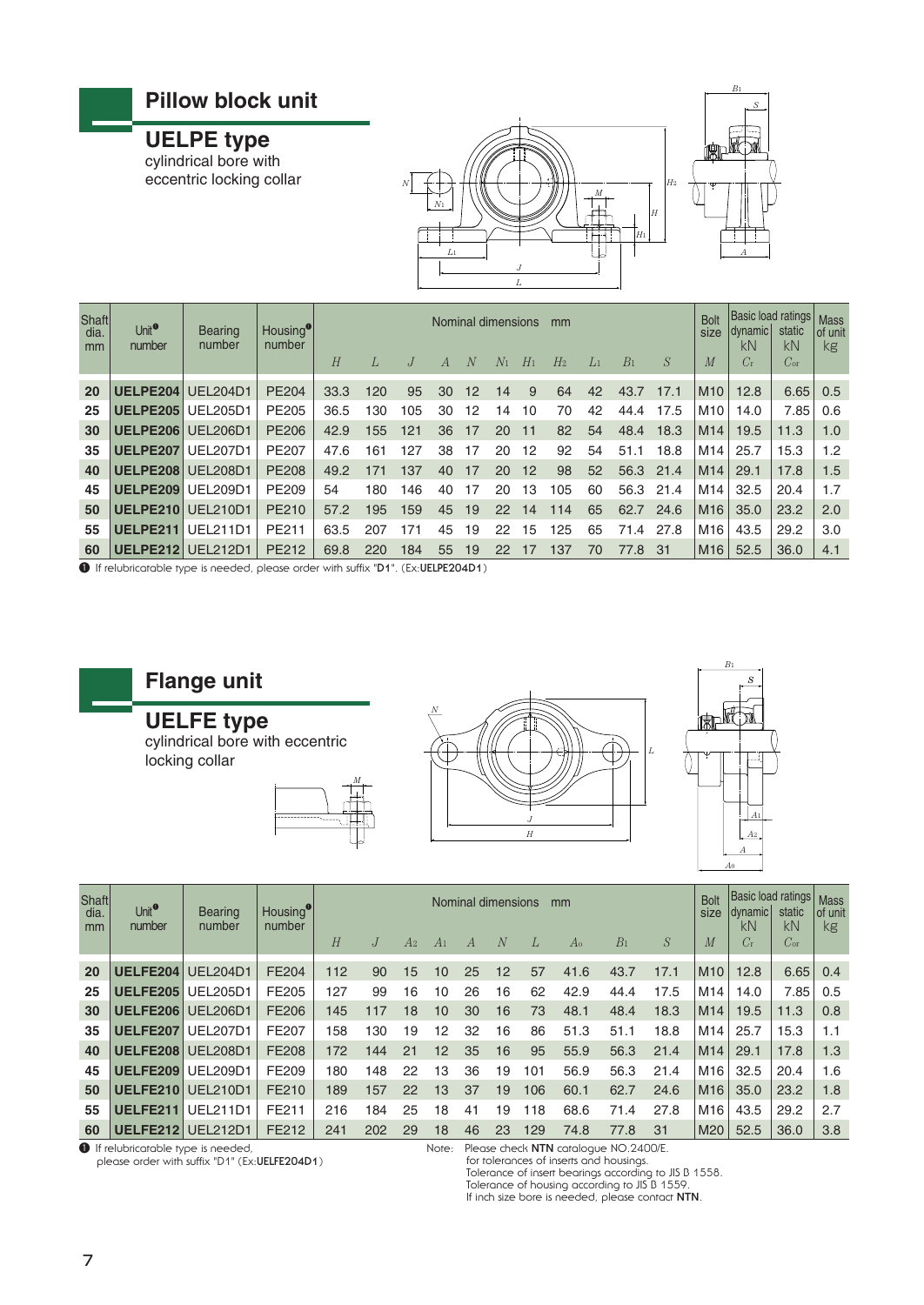

| Shaft<br>dia.<br>mm | Unit <sup>o</sup><br>number | Bearing <sup>®</sup><br>number | Housing <sup>®</sup><br>number | H    |     |     | А  | Nominal dimensions<br>N | N <sub>1</sub> | $H_1$ | mm<br>H <sub>2</sub> | $L_1$ | B <sub>1</sub> |     | <b>Bolt</b><br>size<br>M | <b>Basic load ratings</b><br> dynamic <br>kN<br>$C_r$ | static<br>kN<br>$C_{\rm or}$ | <b>Mass</b><br>of unit<br>kg |
|---------------------|-----------------------------|--------------------------------|--------------------------------|------|-----|-----|----|-------------------------|----------------|-------|----------------------|-------|----------------|-----|--------------------------|-------------------------------------------------------|------------------------------|------------------------------|
|                     |                             |                                |                                |      |     |     |    |                         |                |       |                      |       |                |     |                          |                                                       |                              |                              |
| <b>20</b>           | AELPE204                    | <b>AEL204</b>                  | <b>PE204</b>                   | 33.3 | 120 | 95  | 30 | 12                      | 14             | 9     | 64                   | 42    | 31             | 7.5 | M <sub>10</sub>          | 12.8                                                  | 6.65                         | 0.5                          |
| 25                  | AELPE205                    | AEL205                         | PE205                          | 36.5 | 130 | 105 | 30 | 12                      | 14             | 10    | 70                   | 42    | 31             | 7.5 | M <sub>10</sub>          | 14.0                                                  | 7.85                         | 0.5                          |
| 30                  | AELPE206                    | AEL206                         | PE206                          | 42.9 | 155 | 121 | 36 | 17                      | 20             | -11   | 82                   | 54    | 35.7           | 9   | M <sub>14</sub>          | 19.5                                                  | 11.3                         | 0.9                          |
| 35                  | AELPE207                    | AEL207                         | <b>PE207</b>                   | 47.6 | 161 | 127 | 38 | 17                      | 20             | 12    | 92                   | 54    | 38.9           | 9.5 | M14                      | 25.7                                                  | 15.3                         | 1.1                          |
| 40                  | AELPE208                    | <b>AEL208</b>                  | <b>PE208</b>                   | 49.2 | 171 | 137 | 40 | 17                      | 20             | 12    | 98                   | 52    | 43.7           | -11 | M <sub>14</sub>          | 29.1                                                  | 17.8                         | 1.4                          |
| 45                  | AELPE209                    | AEL209                         | PE209                          | 54   | 180 | 146 | 40 | 17                      | 20             | 13    | 105                  | 60    | 43.7           | -11 | M14                      | 32.5                                                  | 20.4                         | 1.5                          |
| 50                  | AELPE210                    | AEL210                         | PE210                          | 57.2 | 195 | 159 | 45 | 19                      | 22             | 14    | 114                  | 65    | 43.7           | -11 | M <sub>16</sub>          | 35.0                                                  | 23.2                         | 1.8                          |

1 If relubricatable type is needed, please order with suffix "**D1**". (Ex:**AELPE204D1**)



#### **Flange unit**

**AELFE type** Cylindrical bore with eccentric

locking collar







| <b>Shaft</b><br>dia.<br>mm | Unit <sup>o</sup><br>number | Bearing <sup>®</sup><br>number | Housing <sup>®</sup><br>number | H   | $J_{\rm c}$ | A2 | A <sub>1</sub> | Nominal dimensions<br>A | N  |     | mm<br>Ao | B <sub>1</sub> | S   | <b>Bolt</b><br>size<br>M | <b>Basic load ratings</b><br>dynamic<br>kN<br>$C_r$ | static<br>kN<br>$C_{\rm or}$ | <b>Mass</b><br>of unit<br>kg |
|----------------------------|-----------------------------|--------------------------------|--------------------------------|-----|-------------|----|----------------|-------------------------|----|-----|----------|----------------|-----|--------------------------|-----------------------------------------------------|------------------------------|------------------------------|
|                            |                             |                                |                                |     |             |    |                |                         |    |     |          |                |     |                          |                                                     |                              |                              |
| 20                         | AELFE204                    | <b>AEL204</b>                  | <b>FE204</b>                   | 112 | 90          | 15 | 10             | 25                      | 12 | 57  | 38.5     | 31             | 7.5 | M <sub>10</sub>          | 12.8                                                | 6.65                         | 0.4                          |
| 25                         | AELFE205                    | AEL205                         | <b>FE205</b>                   | 127 | 99          | 16 | 10             | 26                      | 16 | 62  | 39.5     | 31             | 7.5 | M14                      | 14.0                                                | 7.85                         | 0.4                          |
| 30                         | AELFE206                    | AEL206                         | <b>FE206</b>                   | 145 | 117         | 18 | 10             | 30                      | 16 | 73  | 44.7     | 35.7           | 9   | M14                      | 19.5                                                | 11.3                         | 0.7                          |
| 35                         | AELFE207                    | AEL207                         | <b>FE207</b>                   | 158 | 130         | 19 | 12             | 32                      | 16 | 86  | 48.4     | 38.9           | 9.5 | M14                      | 25.7                                                | 15.3                         | 1.0                          |
| 40                         | AELFE208                    | AEL208                         | <b>FE208</b>                   | 172 | 144         | 21 | 12             | 35                      | 16 | 95  | 53.7     | 43.7           | 11  | M <sub>14</sub>          | 29.1                                                | 17.8                         | 1.2                          |
| 45                         | AELFE209                    | <b>AEL209</b>                  | FE209                          | 180 | 148         | 22 | 13             | 36                      | 19 | 101 | 54.7     | 43.7           | 11  | M16                      | 32.5                                                | 20.4                         | 1.4                          |
| 50                         | AELFE210                    | <b>AEL210</b>                  | FE210                          | 189 | 157         | 22 | 13             | 37                      | 19 | 106 | 54.7     | 43.7           | 11  | M <sub>16</sub>          | 35.0                                                | 23.2                         | 1.6                          |

**1** If relubricatable type is needed, please order with suffix "D1" (Ex:**AELFE204D1**)

Note: Please check **NTN** catalogue NO.2400/E.<br>for tolerances of inserts and housings.<br>Tolerance of insert bearings according to JIS B 1558.<br>Tolerance of housing according to JIS B 1559.<br>If inch size bore is needed, please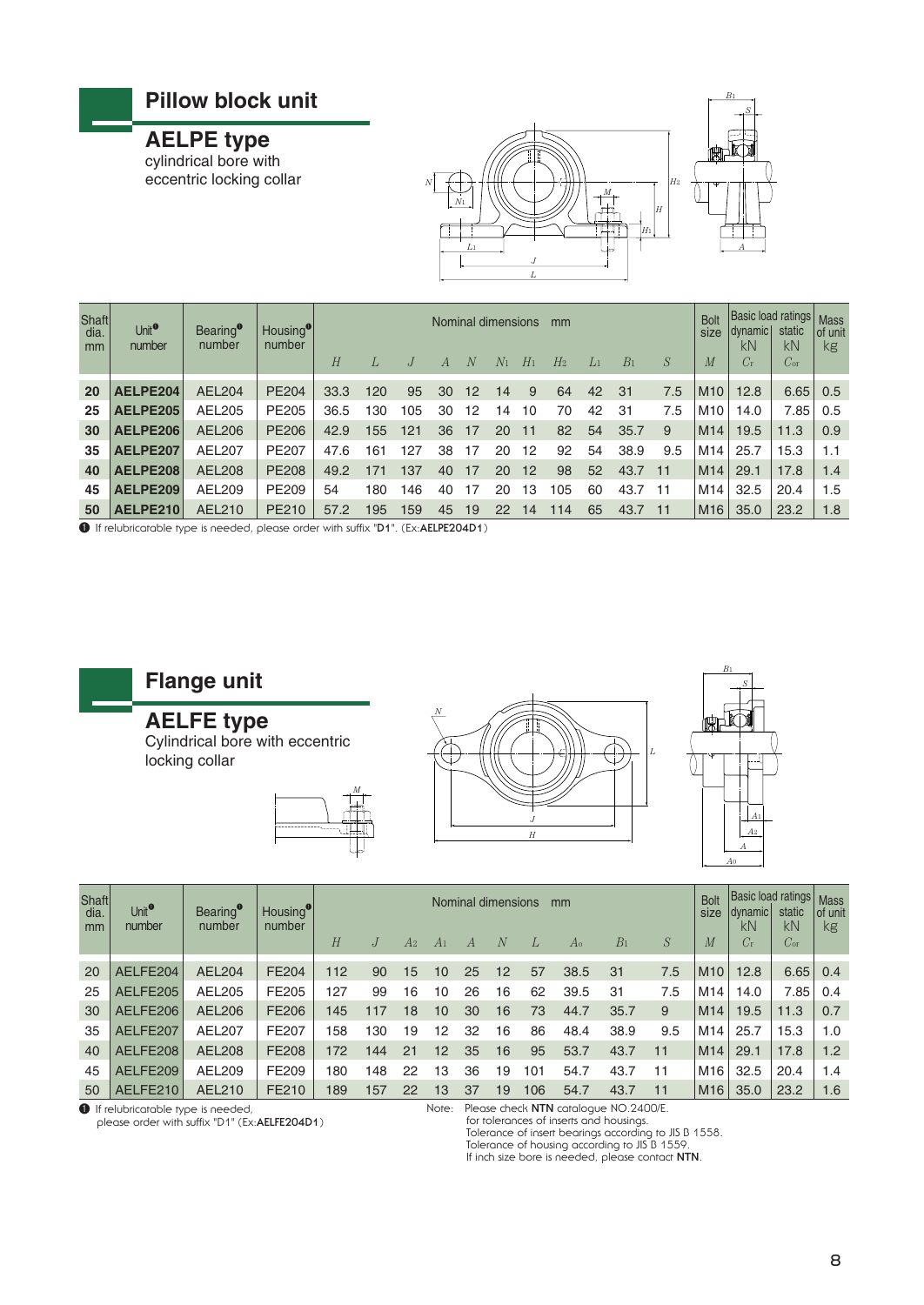#### **Pillow block unit**

**ASPE type**

Cylindrical bore with set screw





| Shaft<br>dia.<br>mm | Unit <sup>o</sup><br>number | Bearing <sup>®</sup><br>number | Housing <sup>®</sup><br>number |      | <b>Bolt</b><br>Nominal dimensions<br>mm<br>size |     |    |    |    |    |     |    |    |     |                 | <b>Basic load ratings</b><br> dynamic <br>kN | static<br>kN | <b>Mass</b><br>of unit<br><b>kg</b> |
|---------------------|-----------------------------|--------------------------------|--------------------------------|------|-------------------------------------------------|-----|----|----|----|----|-----|----|----|-----|-----------------|----------------------------------------------|--------------|-------------------------------------|
|                     |                             |                                |                                |      |                                                 |     |    |    |    |    |     |    |    |     |                 |                                              |              |                                     |
| 20                  | <b>ASPE204</b>              | AS204                          | <b>PE204</b>                   | 33.3 | 120                                             | 95  | 30 | 12 | 14 | 9  | 64  | 42 | 25 |     | M <sub>10</sub> | 12.8                                         | 6.65         | 0.4                                 |
| 25                  | <b>ASPE205</b>              | AS205                          | PE205                          | 36.5 | 130                                             | 105 | 30 | 12 | 14 | 10 | 70  | 42 | 27 | 7.5 | M <sub>10</sub> | 14.0                                         | 7.85         | 0.5                                 |
| 30                  | <b>ASPE206</b>              | AS206                          | <b>PE206</b>                   | 42.9 | 155                                             | 121 | 36 | 17 | 20 | 11 | 82  | 54 | 29 | 8   | M14             | 19.5                                         | 11.3         | 0.8                                 |
| 35                  | <b>ASPE207</b>              | AS207                          | <b>PE207</b>                   | 47.6 | 161                                             | 127 | 38 | 17 | 20 | 12 | 92  | 54 | 34 | 8.5 | M14             | 25.7                                         | 15.3         | 1.0                                 |
| 40                  | <b>ASPE208</b>              | AS208                          | <b>PE208</b>                   | 49.2 | 171                                             | 137 | 40 | 17 | 20 | 12 | 98  | 52 | 38 | 9   | M <sub>14</sub> | 29.1                                         | 17.8         | 1.2                                 |
| 45                  | <b>ASPE209</b>              | AS209                          | PE209                          | 54   | 180                                             | 146 | 40 | 17 | 20 | 13 | 105 | 60 | 40 | 9.5 | M14             | 32.5                                         | 20.4         | 1.4                                 |
| 50                  | <b>ASPE210</b>              | AS210                          | PE210                          | 57.2 | 195                                             | 159 | 45 | 19 | 22 | 14 | 114 | 65 | 42 | 10  | M <sub>16</sub> | 35.0                                         | 23.2         | 1.7                                 |

1 If relubricatable type is needed, please order with suffix "**D1**". (Ex:**ASPE204D1**)



#### **Flange unit**

**ASFE type**

Cylindrical bore with set screw







| Shaft<br>dia.<br>mm | Unit <sup>o</sup><br>number | Bearing <sup>®</sup><br>number | Housing <sup>®</sup><br>number | H   | J   | A <sub>2</sub> | A <sub>1</sub> | Nominal dimensions<br>$\overline{A}$ | N  |     | mm<br>A <sub>0</sub> | B  | S   | <b>Bolt</b><br>size<br>M | dynamic<br>kN<br>$C_{r}$ | <b>Basic load ratings</b><br>static<br>kN<br>$C_{\rm or}$ | <b>Mass</b><br>of unit<br>kg |
|---------------------|-----------------------------|--------------------------------|--------------------------------|-----|-----|----------------|----------------|--------------------------------------|----|-----|----------------------|----|-----|--------------------------|--------------------------|-----------------------------------------------------------|------------------------------|
| 20                  | <b>ASFE204</b>              | AS204                          | <b>FE204</b>                   | 112 | 90  | 15             | 10             | 25                                   | 12 | 57  | 33                   | 25 | 7   | M10                      | 12.8                     | 6.65                                                      | 0.3                          |
| 25                  | <b>ASFE205</b>              | AS205                          | <b>FE205</b>                   | 127 | 99  | 16             | 10             | 26                                   | 16 | 62  | 35.5                 | 27 | 7.5 | M14                      | 14.0                     | 7.85                                                      | 0.4                          |
| 30                  | <b>ASFE206</b>              | AS206                          | <b>FE206</b>                   | 145 | 117 | 18             | 10             | 30                                   | 16 | 73  | 39                   | 29 | 8   | M <sub>14</sub>          | 19.5                     | 11.3                                                      | 0.6                          |
| 35                  | <b>ASFE207</b>              | AS207                          | FE207                          | 158 | 130 | 19             | 12             | 32                                   | 16 | 86  | 44.5                 | 34 | 8.5 | M14                      | 25.7                     | 15.3                                                      | 0.8                          |
| 40                  | <b>ASFE208</b>              | AS208                          | <b>FE208</b>                   | 172 | 144 | 21             | 12             | 35                                   | 16 | 95  | 50                   | 38 | 9   | M <sub>14</sub>          | 29.1                     | 17.8                                                      | 1.1                          |
| 45                  | <b>ASFE209</b>              | AS209                          | FE209                          | 180 | 148 | 22             | 3              | 36                                   | 19 | 101 | 52.5                 | 40 | 9.5 | M16                      | 32.5                     | 20.4                                                      | 1.3                          |
| 50                  | <b>ASFE210</b>              | AS210                          | FE210                          | 189 | 157 | 22             | 13             | 37                                   | 19 | 106 | 54                   | 42 | 10  | M16                      | 35.0                     | 23.2                                                      | 1.5                          |

**1** If relubricatable type is needed,

please order with suffix "D1" (Ex:**ASFE204D1**)

Note: Please check **NTN** catalogue NO.2400/E.

for tolerances of inserts and housings. Tolerance of insert bearings according to JIS B 1558. Tolerance of housing according to JIS B 1559. If inch size bore is needed, please contact **NTN**.